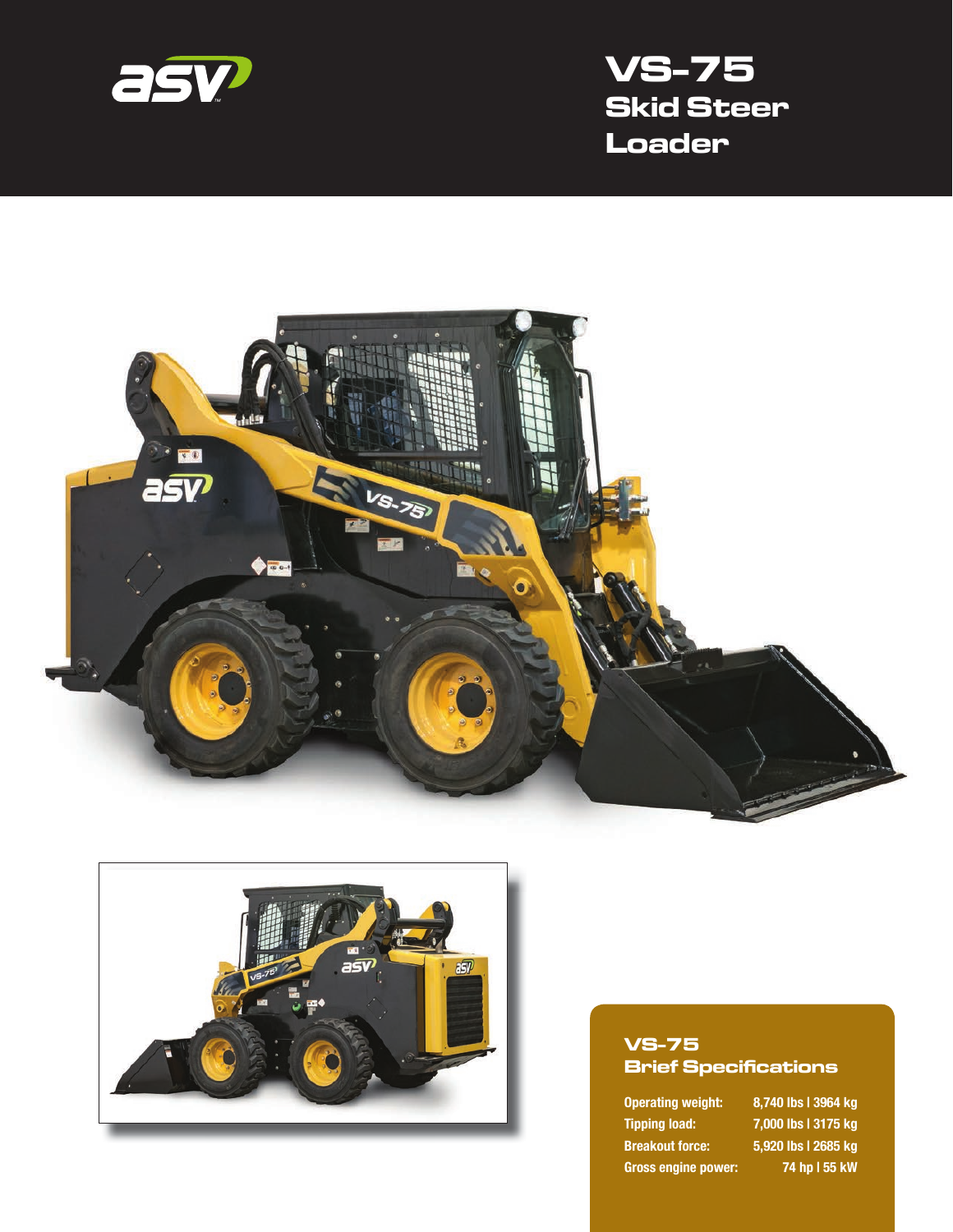# **SPECIFICATIONS**



#### OPERATING SPECIFICATIONS AUX. HYDRAULIC SYSTEM

| Loader arms                                              | Vertical            |
|----------------------------------------------------------|---------------------|
| Operating weight                                         | 8,740 lbs   3964 kg |
| Shipping weight                                          | 7,925 lbs   3594 kg |
| Operating capacity, 50% of tipping load                  | 3,500 lbs   1587 kg |
| Tipping load                                             | 7,000 lbs   3175 kg |
| Travel speed, maximum - 1 <sup>st</sup> speed            | 8.2 mph   13 kph    |
| Travel speed, maximum - 2 <sup>nd</sup> Speed (optional) | 11 mph   17.7 kph   |
| Breakout force at bucket edge                            | 5,920 lbs   2685 kg |
| Arm lifting force                                        | 6,325 lb   2828 kg  |
| Ground clearance, unloaded                               | 10.5 in 1267 mm     |
| Ground clearance, loaded                                 | 10 in $1254$ mm     |
| Width over tires                                         | 72 in. 11829 mm     |
| Width over tires with rims reversed                      | 66 in. I 1676 mm    |

### ENGINE

| <b>Type</b>                     | Diesel, 4-cylinder, turbocharged                              |
|---------------------------------|---------------------------------------------------------------|
| Model                           | Deutz TD2.9L4                                                 |
| <b>Displacement</b>             | 177 in <sup>3</sup>   $2.9 L$                                 |
| Gross power rating $@$ 2800 rpm | 74 hp I 55 kW                                                 |
| Torque, peak                    | 192 ft-lb   260 Nm                                            |
| Cooling system                  | Engine-driven fan and coolant/<br>anti-freeze-filled radiator |
| Intake air cleaner              | Dual stage                                                    |
| Emission controls               | Meets all U.S. EPA Tier 4 final<br>standards                  |

## DRIVE TRAIN

| Drive system    | Hydrostatic          |
|-----------------|----------------------|
| Chain case      | Bow tie drive system |
| Chain size      | 100 ANSI chain       |
| Wheel size      | 12x16.5              |
| Tractive effort | 8,800 lbs   3995 kg  |

\* Machine tested with foundry bucket

| Pump capacity         | 26 gpm   98.4 lpm                              |
|-----------------------|------------------------------------------------|
|                       | Optional - 30.9 gpm   116.9 lpm                |
| System pressure, max. | 3,335 psi   230 bar                            |
| Controls              | Intermittent via joystick button or continuous |
|                       | via console switch, mode selectable via        |
|                       | dash-mounted switch                            |
| Couplers              | Push-to-connect quick couplers mounted on      |
|                       | loader arms                                    |
|                       | Pressure relief valve mounted to               |
|                       | coupler block                                  |
| Cooling system        | High efficiency side-by-side radiator and      |
|                       | oil cooler                                     |

### ELECTRICAL SYSTEM

| Nominal charge  | 12 V                                            |
|-----------------|-------------------------------------------------|
| Battery         | 800 CCA                                         |
| Charging system | 95 amp alternator                               |
| Outlets         | 1-12 V port inside operator station             |
| Wiring          | Pre-wired for all factory-available accessories |

## OPERATOR STATION

|            | Seat: Adjustable contour vinyl with built-in operator presence switch, lap |                                                                           |  |  |
|------------|----------------------------------------------------------------------------|---------------------------------------------------------------------------|--|--|
|            | bar and 2 in $151$ mm wide seat belt                                       |                                                                           |  |  |
|            |                                                                            | Loader control: Right-hand pilot hydraulic joystick controls loader lift/ |  |  |
|            | lower and tilt, plus intermittent control of auxiliary hydraulic           |                                                                           |  |  |
|            |                                                                            | Drive control: Left-hand pilot hydraulic joystick controls machine speed  |  |  |
|            | and direction                                                              |                                                                           |  |  |
|            | Engine speed                                                               | Foot throttle                                                             |  |  |
|            | Machine display                                                            | Engine RPM                                                                |  |  |
|            |                                                                            | Engine coolant temperature                                                |  |  |
|            |                                                                            | Engine oil pressure                                                       |  |  |
|            | Hydraulic oil temperature                                                  |                                                                           |  |  |
|            | <b>Battery voltage</b>                                                     |                                                                           |  |  |
| Hour meter |                                                                            |                                                                           |  |  |
|            |                                                                            | Fuel level                                                                |  |  |
|            | ROPS / FOPS                                                                | Meets ISO 3471, ISO 6683,                                                 |  |  |
|            |                                                                            | ISO 3449:2005 Level 1                                                     |  |  |
|            | <b>Illumination</b>                                                        | 4 - Fixed forward-facing halogen lights                                   |  |  |
|            |                                                                            | 2 - Adjustable rear-facing halogen light                                  |  |  |
|            |                                                                            | 1 - Interior light                                                        |  |  |
|            | Convenience                                                                | 12 V power port                                                           |  |  |
|            | Horn                                                                       |                                                                           |  |  |
|            | Backup alarm                                                               |                                                                           |  |  |
|            | Sound insulation                                                           |                                                                           |  |  |
|            | Rear window                                                                |                                                                           |  |  |
|            |                                                                            |                                                                           |  |  |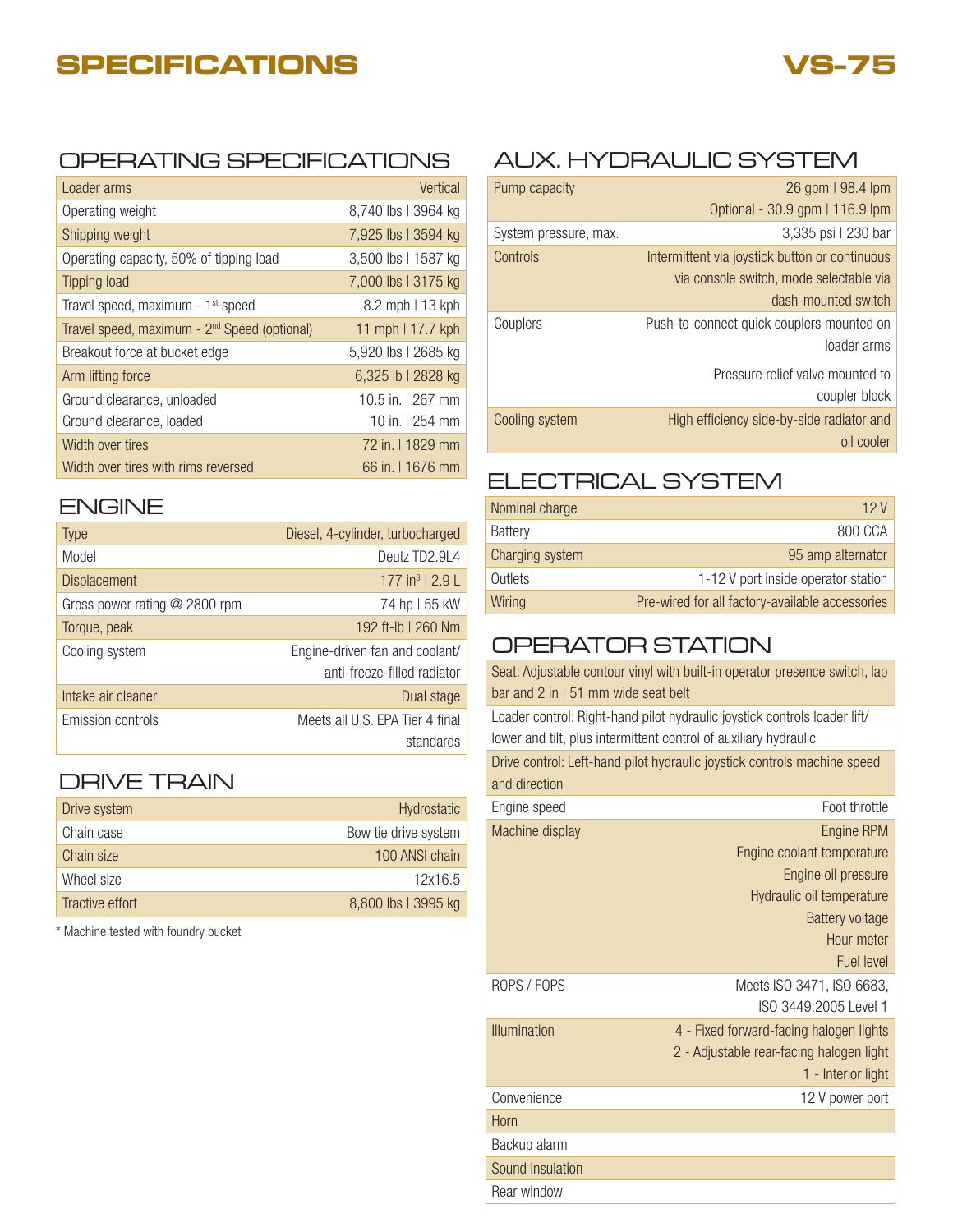# **DIMENSIONS**

**VS-75**